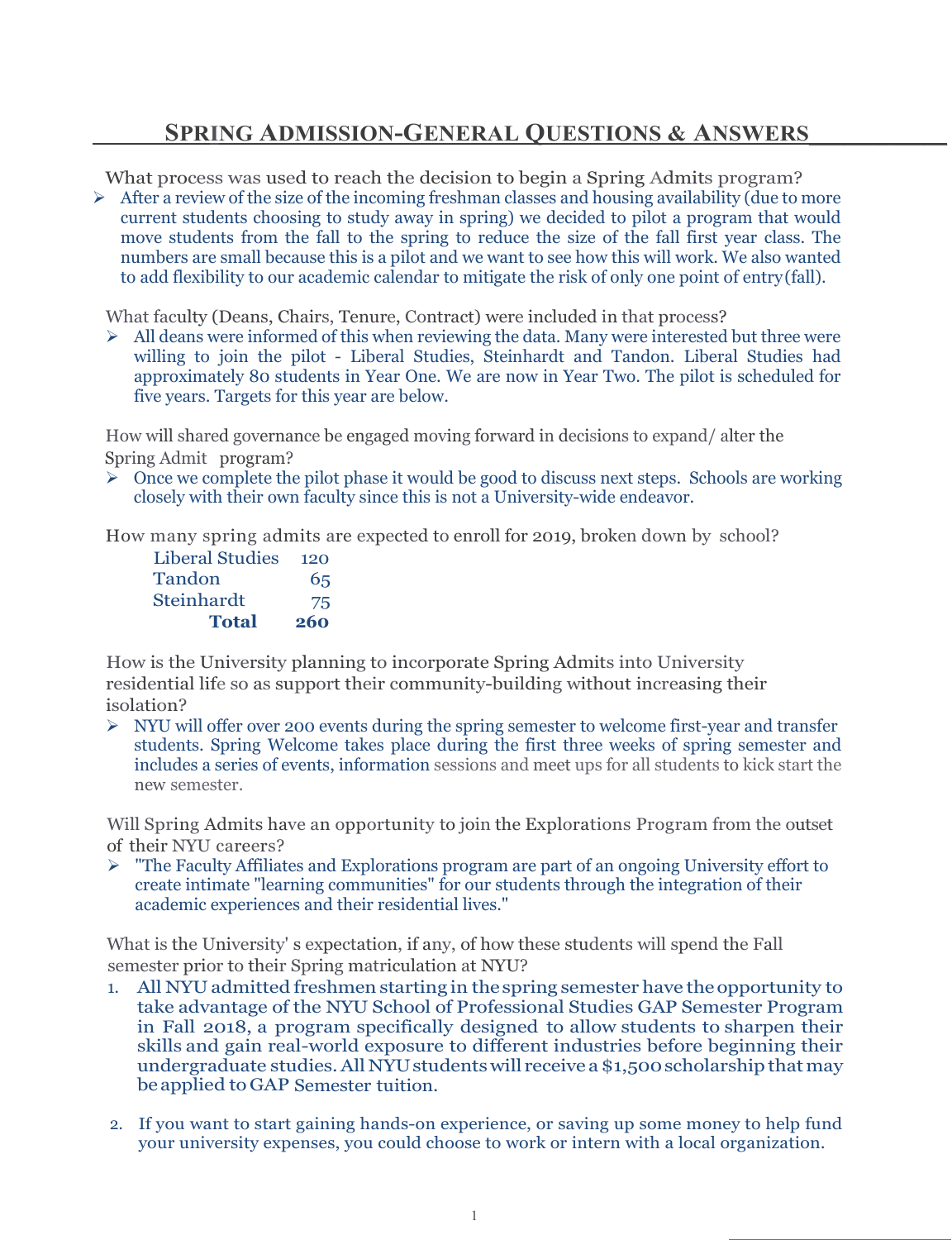- 3. You could choose to take a gap semester and spend a few months volunteering or traveling.
- 4. You could spend some time honing your craft whether that's arts or athletics by fully immersing yourself in your practice.
- 5. You could consider taking classes as a visiting student at a local college or university (just be sure to not enroll at another institution as a degree-seeking student) .
- 6. If you choose to take classes, touch base with your academic advisor prior to enrolling to ensure that any course you take will qualify for credit once you arrive at NYU and the Office of Financial Aid to confirm that it will not impact your financial aid eligibility.

## **Steinhardt**

With respect to the spring semester, in what courses within schools will Spring Admits be required to take that typically are not offered in the spring semester?

 $\triangleright$  We have adjusted the first semester experience so that spring admits are taking courses that are typically offered in the spring semester. The only exception is that we haven't typically offered freshman-only, program-specific 0-credit New Student Seminars (exclusive to Steinhardt) and we will be adding those seminars to each program for the spring admits.

Aside from courses that may require fall semester prerequisites, will Spring Admits be "mainstreamed" into regularly-scheduled spring semester courses, or are special classes planned for them as a cohort of brand-new freshmen to ensure they're getting the attention they need in learning environments shared with students who have been in collegefor the fall semester

 Fall freshmen are mainstreamed into all courses in the fall, and spring freshmen will be, too. As noted above, we will have a New Student Seminar in each of our three majors that will be for freshmen so that they are oriented throughout the spring term, just as the fall freshmen would be throughout the fall term.

How have faculty who are currently responsible for teaching those courses been included in planning for these new enrollments?

 $\triangleright$  These are regularly scheduled spring courses appropriate for freshmen. There is nothing to discuss with them. The New Student Seminar is taught by advisers in the fall, and will be taught by them in the spring -- the same curriculum, so they are fully prepared.

With respect to the summer, what plans have been made to meet the anticipated increase in summer course demand for the Spring Admits?

 $\triangleright$  The programs are ready and know what to expect for any courses in the major that students will be taking over the summer. As for CAS courses, we've spoken with Richard Kalb and there are so many liberal arts Core and other electives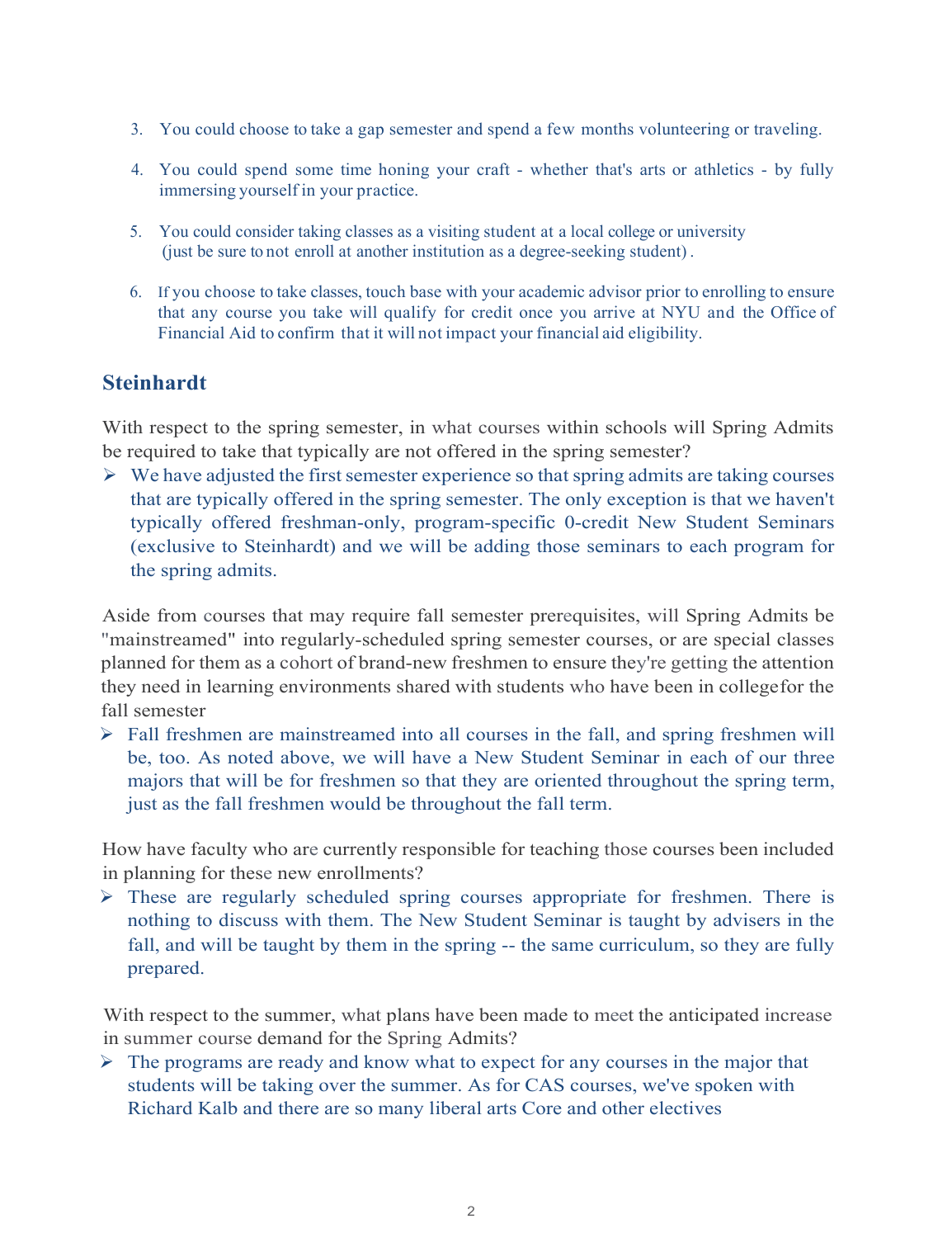offered in the summer, that students will easily disperse themselves across a wide range of possible courses.

In what courses within schools will Spring Admits be required to take that typically are not offered in the Summer semester?

 $\triangleright$  The only course Steinhardt students will be required to take in the summer that is not typically offered in the summer is Advanced College Essay. We have had lengthy conversations with the CAS Writing team to offer this course in the 1st session of the summer for all three Steinhardt majors. All the remaining summer curricula have been worked out by the faculty themselves. The courses students will be taking in the summer are typically offered in the summer.

To what extent is the University planning to create new courses and/ or increase enrollments in existing courses?

 $\triangleright$  I'm not sure what you mean. The University doesn't create courses; academic departments do. They all know what to expect and will be working with our School registrar, as needed to make sure there's enough room in summer 2019 courses.

How has the University included relevant faculty in such planning?

 $\triangleright$  Same answer as above re spring.

Does the University expect Spring Admits to catch up to the prior year's Fall Admits after completing their summer coursework?

 $\triangleright$  Yes

In addition to a potential increase in summer course offerings, does the University anticipate a potential increase in course offerings for the following Fall semester as well?

 $\triangleright$  Since nearly of these spring admits are not additive, then there should be no to minimal impact on fall course enrollments.

Has the University set forth a policy or set of principles with respect to balancing the number of adjunct versus full-time faculty who will be responsible for teaching these potentially additional course offerings / sections?

 Since Steinhardt students are taking regularly scheduled summer courses, faculty are expected to hold office hours and otherwise be available during the summer term in which they are teaching -- as usual. I will check with Vice Dean Ted Magder when he returns to the office in June to see if the directors for Steinhardt's three programs already receive summer compensation.

Has the University set forth a policy or set of principles with respect to an anticipated necessary extension for faculty planning and oversight during the summer?

 $> NA$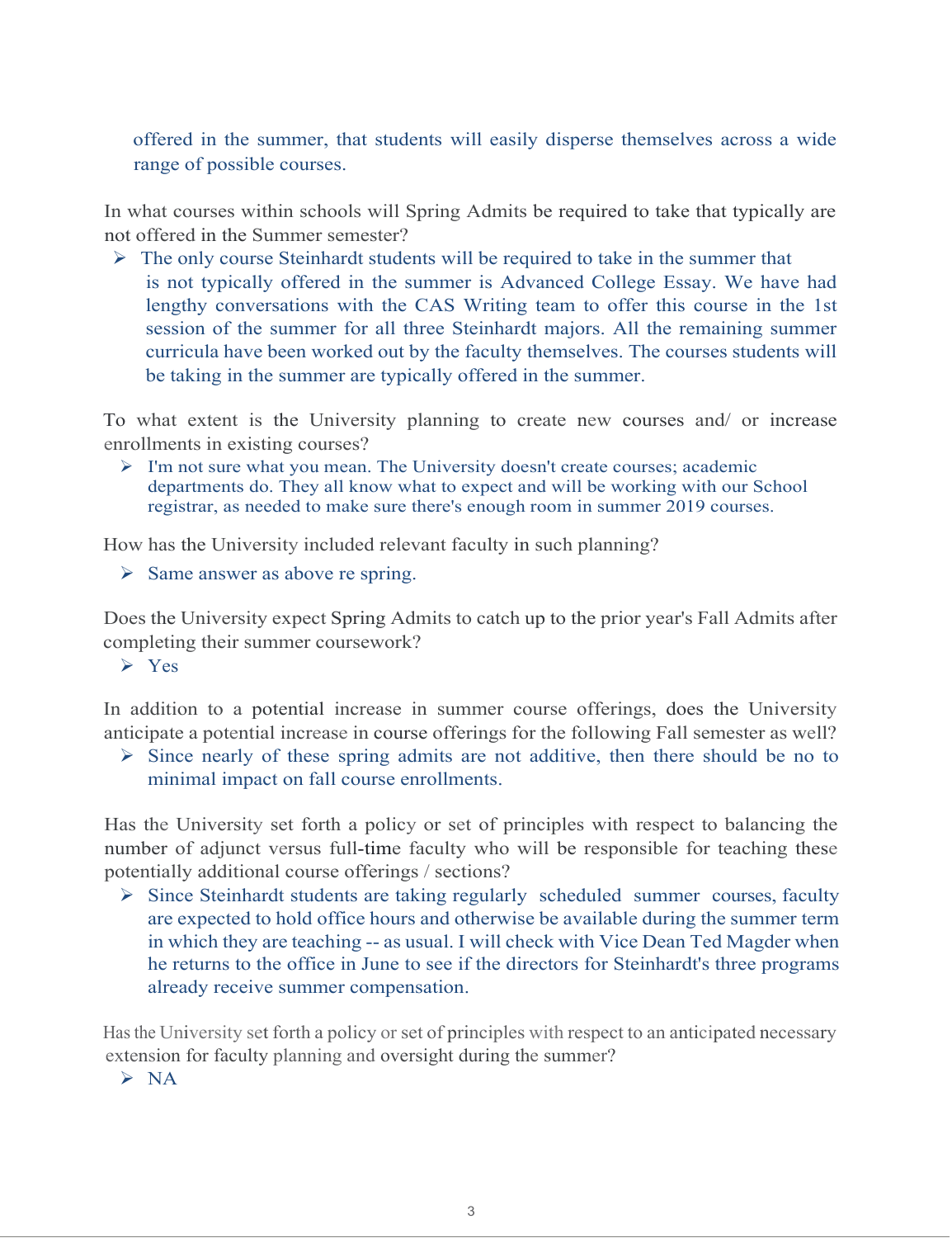How does the University expect the Spring Admits program to impact the University's budget and affordability due to the potential need to hire additional adjuncts and/or fulltime faculty who will have increased responsibilities for teaching, advising, and mentoring, particularly during the summer?

 $\triangleright$  Will incur some additional expense for adjuncts in Summer 2019 only for the Advanced College Essay.

To what extent does the University believe that AP credits or college credits earned by spring admits during the Fall semester prior to NYU Spring matriculation may ameliorate some of these issues?

 $\triangleright$  It's possible that not all spring admit freshmen will take a full load of summer courses if they bring in AP or other credits. Hard to know in advance how those credits will count toward degree requirements.

What is the planning to ensure that required core academic courses and prerequisites in pursuing a major are available to Spring Admits each semester as needed?

 $\triangleright$  In working out the spring and summer curricula for Spring admits, we've already ensured that these students will be able to make the progress they need to in order to register as Sophomores in the fall term.

To what extent have discussions focused on the differential needs of Spring Admits who are pursuing sequential majors (e.g., in the STEM areas) versus non-sequential majors?

 $\triangleright$  This is only an issue for our Nutrition major, and the schedule we've worked out for spring admits ensures that we're meeting their needs.

What support services have been planned to help Spring Admits acculturate as new NYU students or even as new college students? (Unlike transfer students, Spring Admits may not be bringing prior full-time collegiate experience with them.)

> See note about Steinhardt's New Student Seminar.

What is the planning to support Spring Admits academically to ensure that they do not face retention issues the way transfer students often do?

 $\triangleright$  Students work directly and immediately with major -specific advisers, just as Fall freshmen do, and will participate in New Student Seminar in the spring. We are not anticipating higher attrition than we would see among fall freshmen.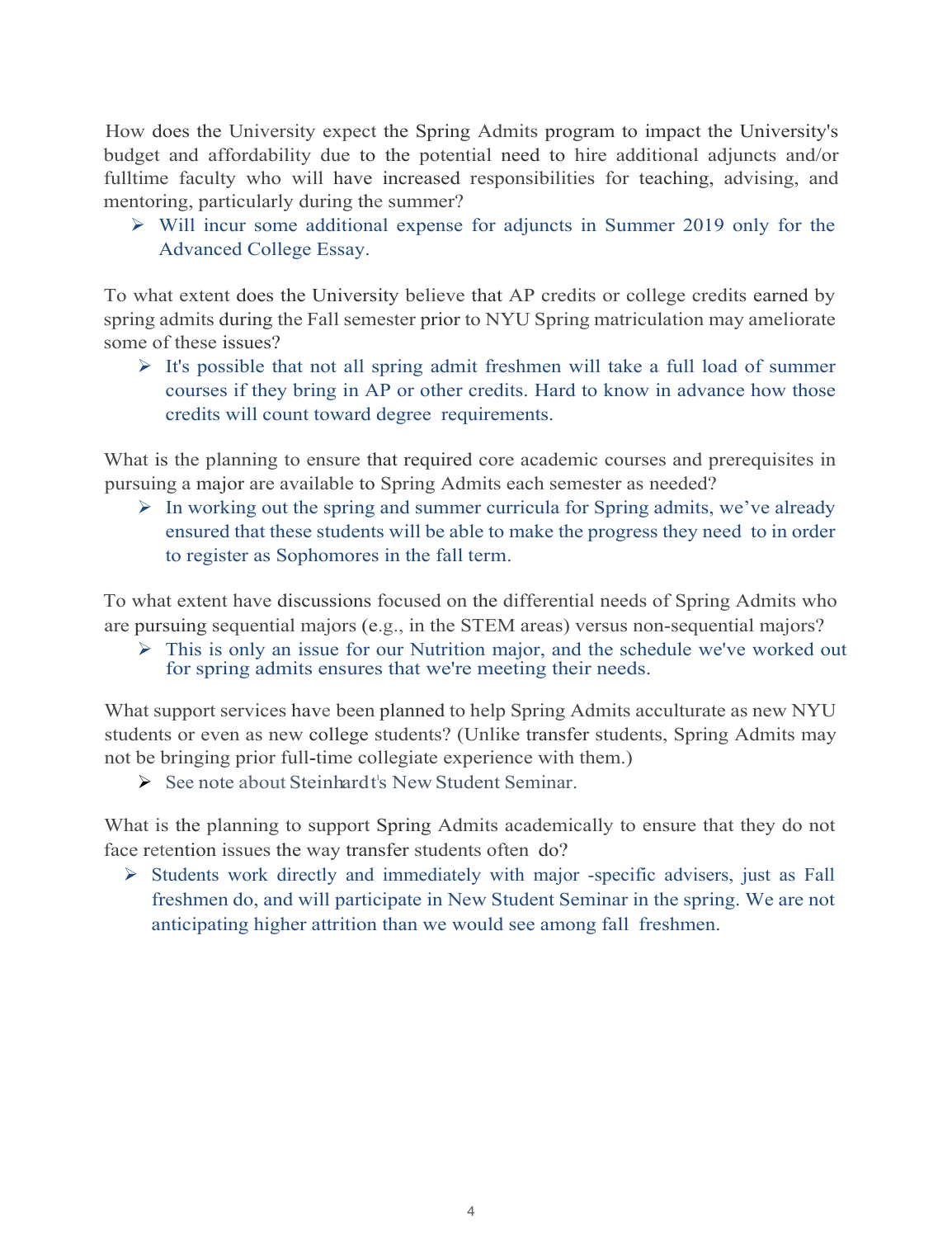## **Liberal Studies**

With respect to the spring semester, in what courses within schools will Spring Admits be required to take that typically are not offered in the spring semester?

Cultural Foundations I, Social Foundations I, and Writing I

Aside from courses that may require fall semester prerequisites, will Spring Admits be "mainstreamed" into regularly-scheduled spring semester courses, or are special classes planned for them as a cohort of brand-new freshmen to ensure they're getting the attention they need in learning environments shared with students who have been in college for the fallsemester?

 $\triangleright$  In Liberal Studies, we now offer 3 courses in the spring (CF I, SF I, Writing I) that historically were only offered during the fall. In addition to these 3 core requirements, students register for an elective from the options normally offered across NYU for first-year students. In this regard then, 75% of the spring curriculum entails special courses for this population, and 25% "mainstream" electives.

How have faculty who are currently responsible for teaching those courses been included in planning for these new enrollments?

 $\triangleright$  The faculty were contacted last summer and fall semester to recruit them for the spring/ summer teaching sequence in Cultural Foundations, Social Foundations, and Writing.

With respect to the summer, what plans have been made to meet the anticipated increase in summer course demand for the Spring Admits? '

 $\triangleright$  The second components of the core sequence are scheduled in the summer, specifically Cultural Foundations II, Social Foundations II and Writing II. Students are advised to register for 3 courses only, however, so there is no anticipated increase in summer course demand beyond the core requirements mentioned.

In what courses within schools will Spring Admits be required to take that typically are not offered in the Summer semester?

Cultural Foundations II, Social Foundations II, Writing II

To what extent is the University planning to create new courses and/or increase enrollments in existing courses?

If spring admits register in 3 core requirements during summer, there will not be a need for new courses, only additional sections of the same core courses as this population increases over time.

How has the University included relevant faculty in such planning?

 $\triangleright$  The necessary planning is recruitment of faculty to teach courses in the spring/ summer core sequence, which is already happening in Liberal Studies.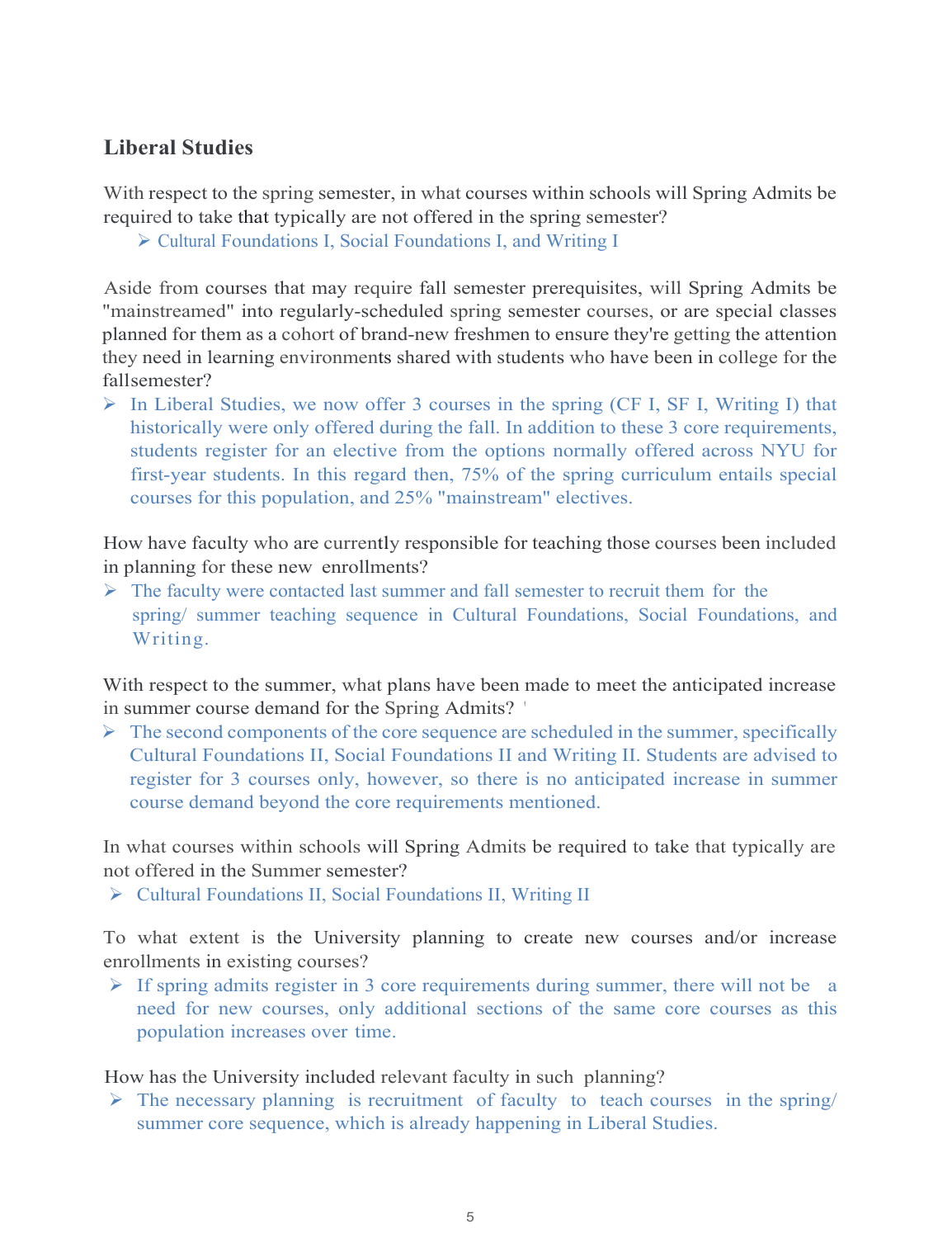Does the University expect Spring Admits to catch up to the prior year's Fall Admits after completing their summer coursework?

 $\triangleright$  Yes

In addition to a potential increase in summer course offerings, does the University anticipate a potential increase in course offerings for the following Fall semester as well?

 $\triangleright$  No, there is no increase anticipated in Liberal Studies for fall semester courses. With the shift of enrollments from fall into spring, we instead anticipate some reduction in sections offered during *the* fall, and the standard number of sections during the spring.

Has the University set forth a policy or set of principles with respect to balancing the number of adjunct versus full-time faculty who will be responsible for teaching these potentially additional course offerings/ sections?

 $\triangleright$  N/A, there must be a university-level discussion about the value of summer teaching with expansion of the spring admissions population, evaluating options for faculty incentives (higher compensation, including "on load," etc.).

Has the University set forth a policy or set of principles with respect to an anticipated necessary extension for faculty planning and oversight during the summer?

 $\triangleright$  N/A, the planning and oversight of the summer courses for spring admits is currently through administrative units within Liberal Studies, such as Academic Affairs and Academic Advising. These administrative units operate throughout the summer regardless. In Advising though, one additional academic advisor was hired tosupport the advisement and programming needs of this population.

How does the University expect the Spring Admits program to impact the University's budget and affordability due to the potential need to hire additional adjuncts and/or fulltime faculty who will have increased responsibilities for teaching, advising, and mentoring, particularly during the summer?

 $\triangleright$  Uncertain. The savings from needing fewer instructors during the fall semester help offset summer teaching expenses, but only a limited extent. Whether we secure more full-time faculty or more adjunct faculty to teach summer as the program expands, budget and compensation will require further conversation.

To what extent does the University believe that AP credits or college credits earned by Spring Admits during the Fall semester prior to NYU Spring matriculation may ameliorate some of these issues?

 $\triangleright$  Based on the current structure for spring admissions, advanced standing credits (whether test or transfer) ameliorate some of the credit concerns for students. For this reason, students are allowed to register in up to 8 credits non-degree at other institutions during the gap semester.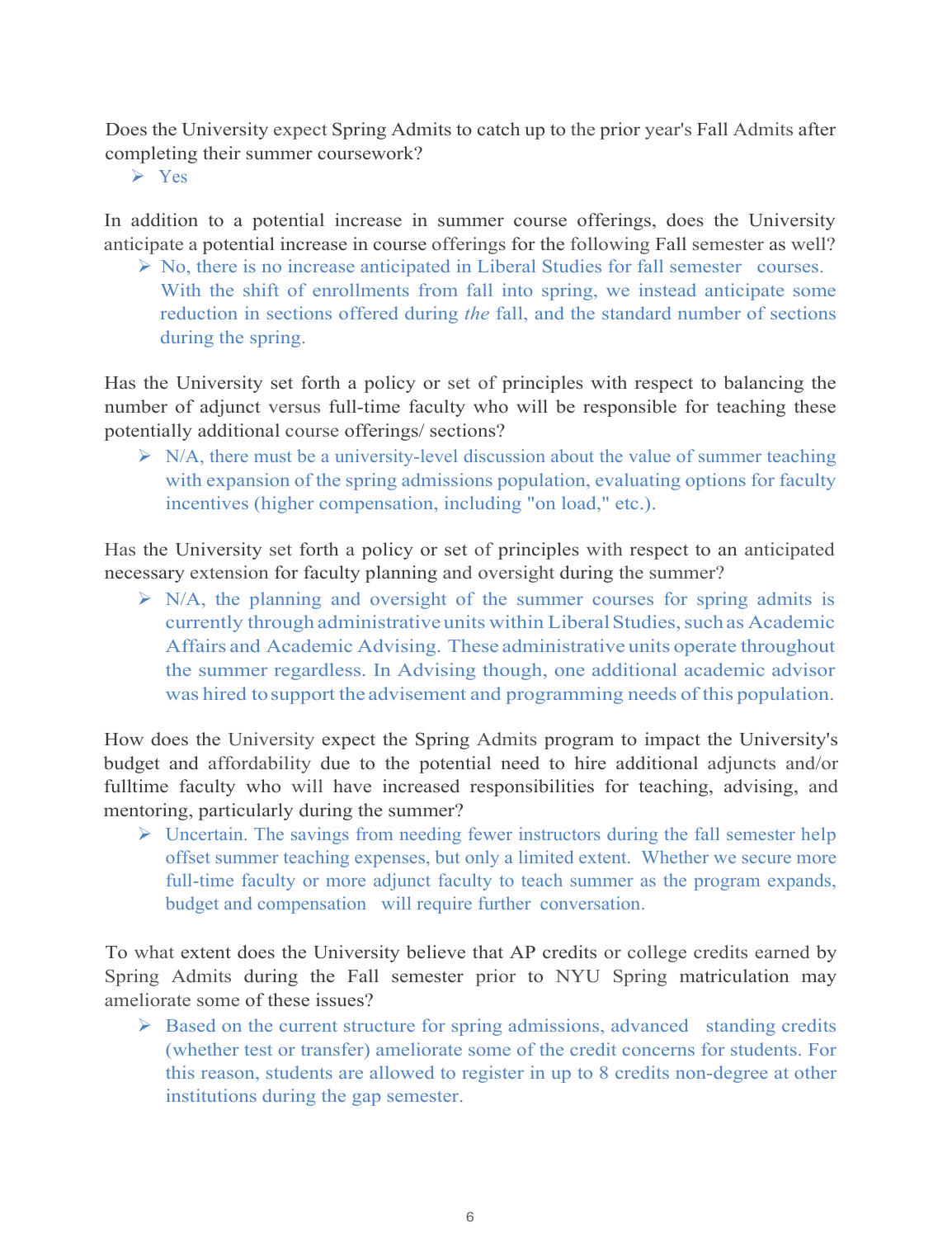What is the planning to ensure that required core academic courses and prerequisites in pursuing a major are available to Spring Admits each semester as needed?

 $\triangleright$  This represents a challenge, since all students in this cohort pursue a major outside of Liberal Studies. For instance, all students declaring a major in Media, Culture & Communication (MCC) need to complete one of three core courses for the major by the fall semester of sophomore year. Since spring admits typically register later in the queue though, enrollment in a core course for the MCC major has been difficult. For the current cohort, approximately 11 students (out of 82) intend to declare the MCC major, but 9 of those students were closed out of the required classes, and advised instead to join a waitlist for now and check again in July. We anticipate ongoing issues with spring admits accessing some of these "gateway" courses for various majors and are working through a way to manage their ability to get important courses toward their major choice.

To what extent have discussions focused on the differential needs of Spring Admits who are pursuing sequential majors (e.g., in the STEM areas) versus non-sequential majors?

 $\triangleright$  Again this represents a challenge, especially for students pursuing pre-health that might need to incorporate a laboratory science in the summer, or a student pursuing business that might need to manage all the prerequisites for internal transfer application. Since students are customarily advised against taking prehealth requirements in the summer, so for heavily sequenced curricula, taking one term out of those available to progress in the sequence can complicate matters. This was the reason for initially requesting admission for spring semester minimize acceptances for pre-health students.

What support services have been planned to help Spring Admits acculturate as new NYU students or even as new college students? (Unlike transfer students, Spring Admits may not be bringing prior full-time collegiate experience with them.)

 $\triangleright$  Some services and programs intended to support this population included a dedicated academic advisor for spring admits, 6 dedicated peer advisors, monthly newsletters from peers throughout the spring, clustered housing assignments in a first-year residence hall, monthly advising newsletters during the fall semester, new student orientation (with a dean's convocation, museum visits, common reading discussion, group service activity, etc.), virtual faculty seminars during the fall, a student life webinar to promote early awareness, assessment and satisfaction surveys, and modified policies and criteria to allow participation in various programs (e.g., alternative breaks, study abroad petitions, internal transfer deadlines, student government committees, dean's list honors, LSDean's Circle scholars group, LSProbst Merit Scholarships, etc.).

What is the planning to support Spring Admits academically to ensure that they do not face retention issues the way transfer students often do?

 $\triangleright$  In addition to regular check-ins and outreach from the academic advisor and peer advisors, all the standard support resources and services are available to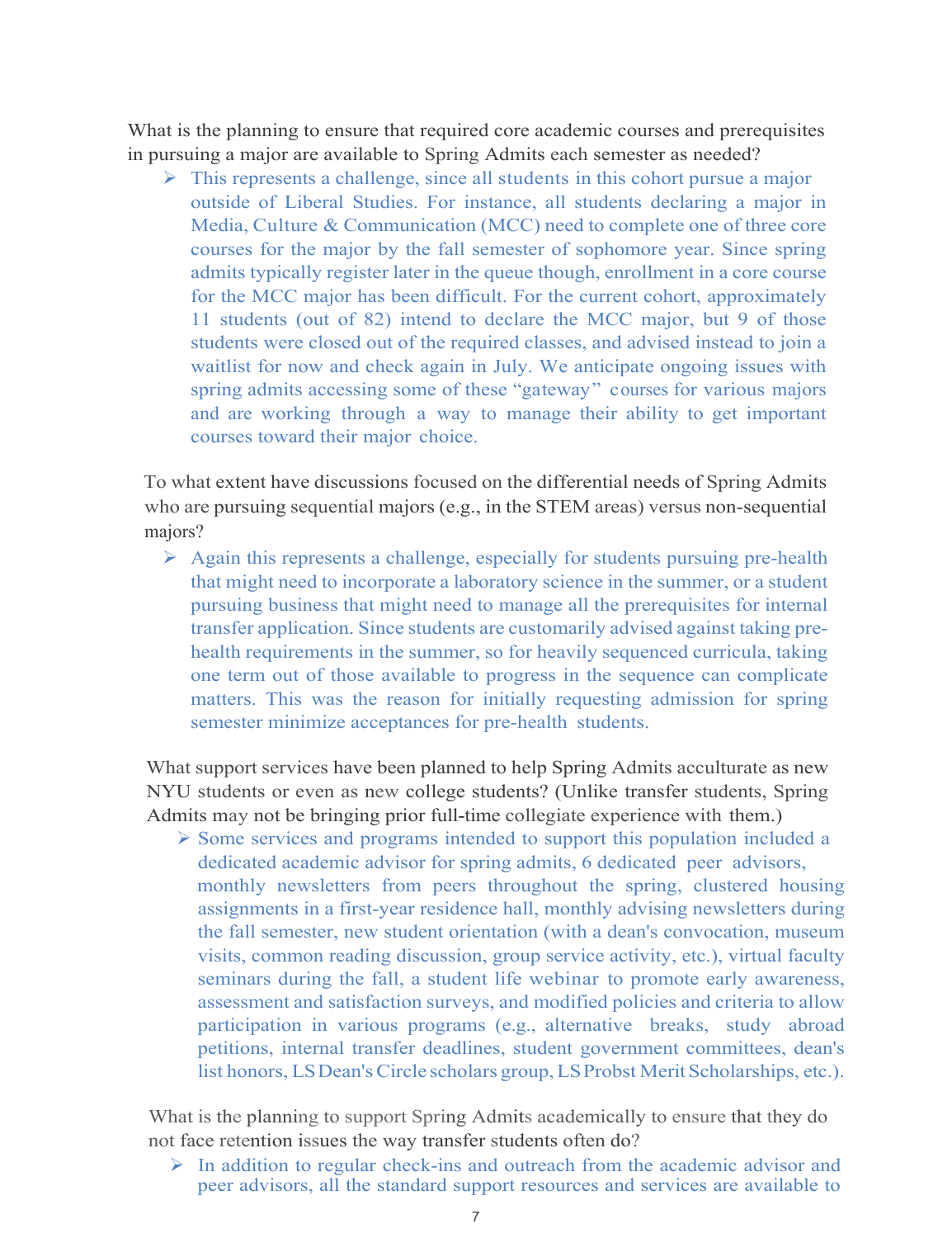this population. While retention has not appeared to be a concern, there may need to be some vigilance around summer leaves of absence. For various reasons, a couple students who committed to the program last May have experienced some changes in their availability for the upcoming summer, which has generated some requests for a leave of absence. These couple students will return in the fall semester, but essentially be behind nearly one full semester.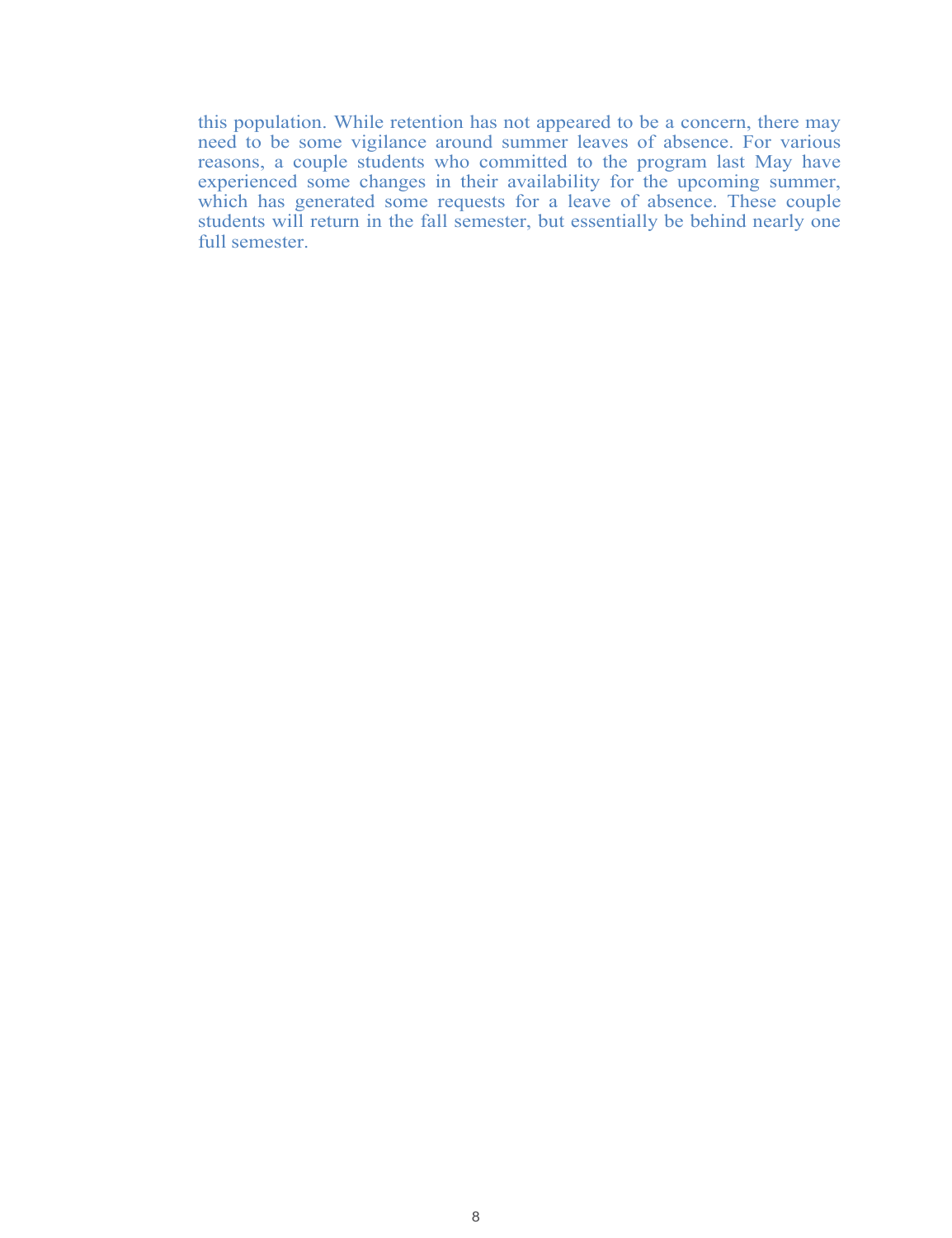## **Tandon**

With respect to the spring semester, in what courses within schools will Spring Admits be required to take that typically are not offered in the spring semester?

 $\triangleright$  All courses will be among those that are typically offered in the spring semester

Aside from courses that may require fall semester prerequisites, will Spring Admits be "mainstreamed" into regularly-scheduled spring semester courses, or are special classes planned for them as a cohort of brand -new freshmen to ensure they're getting the attention they need in learning environments shared with students who have been in college for the fall semester?

 $\triangleright$  The answer to this will depend on the numbers of spring admit students. If the numbers are commensurate with a separate class; we will probably work to that. But, if not, I do not think there will be any problem "mainstreaming" them. They will be receiving special advising from the first year advising staff, including a new hire specifically for that purpose.

How have faculty who are currently responsible for teaching those courses been included in planning for these new enrollments?

 $\triangleright$  Department Chairs and advisors have been made aware of the spring admissions initiative, but the faculty who will teach the courses have not been involved as yet. This will be done as part of the detailed planning when we have a better idea of the actual numbers of students and their disciplines.

With respect to the summer, what plans have been made to meet the anticipated increase in summer course demand for the Spring Admits?

 $\triangleright$  I have begun working with department chairs and advisors to work out the detailed plans. So far, the CSE department has expressed some concerns. Mainly they are concerned that they have been inundated with students lately, and are very stressed. I have assured them that the spring admission program is not meant to increase overall enrollment, but rather to shift from Fall to Spring. They have also expressed a concern about the CS-UY 1134 course over the summer, as it is a very challenging course. On the other hand, it is often offered over the summer, so it is not a new situation. I am currently in discussion with them.

In what courses within schools will Spring Admits be required to take that typically are not offered in the Summer semester?

 $\triangleright$  All courses will be among those that are typically offered in summer.

To what extent is the University planning to create new courses and/or increase enrollments in existing courses?

 $\triangleright$  There is no plan to create new courses, but certainly there will be increased enrollments in existing courses to some degree in the spring and summer.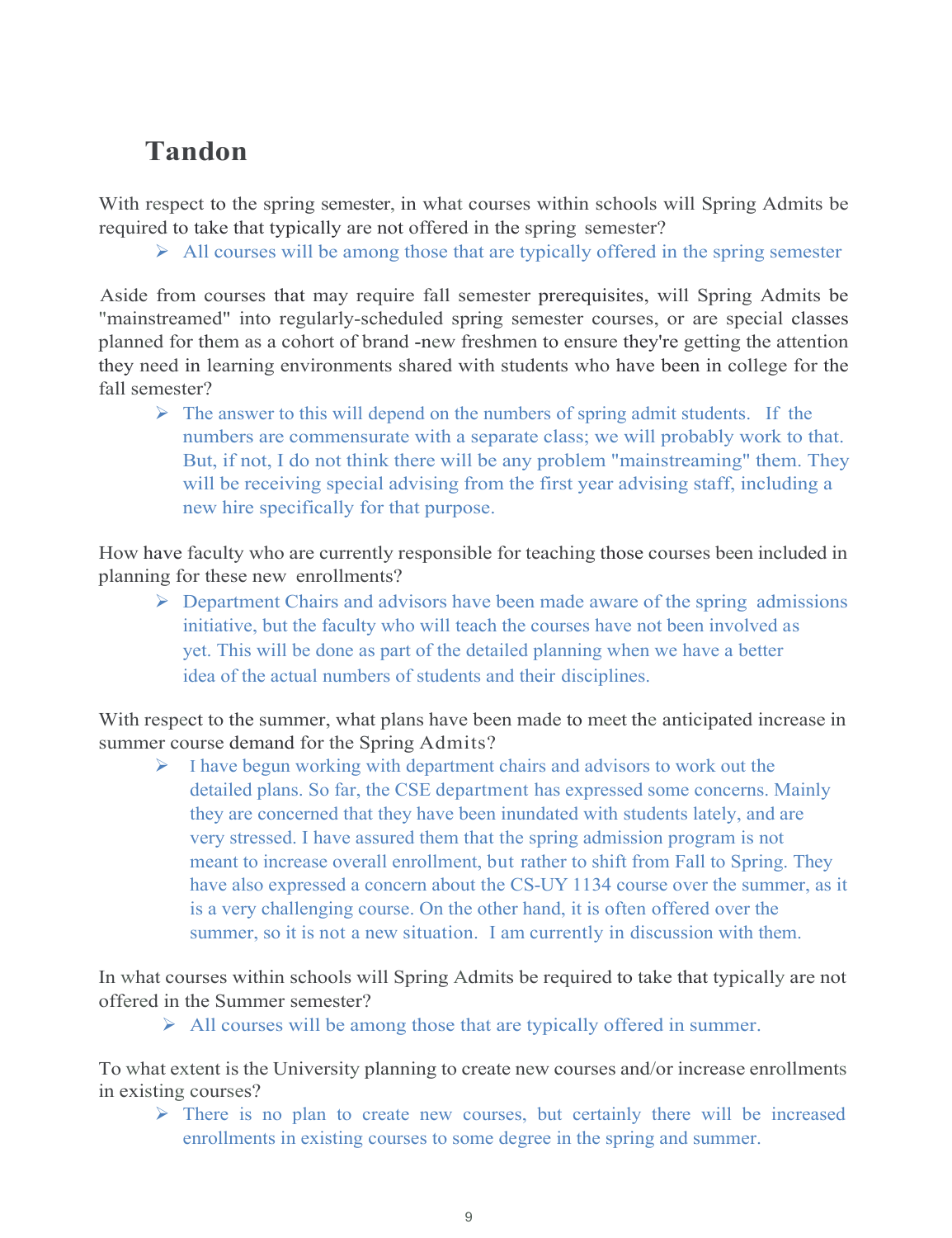How has the University included relevant faculty in such planning?

 $\triangleright$  The teaching faculty has not yet been included in the planning. As with the Spring Semester, this will be done as part of the detailed planning when we have a better idea of the actual numbers of students and their disciplines.

Does the University expect Spring Admits to catch up to the prior year' s Fall Admits after completing their summer coursework?

 $\triangleright$  Yes

In addition to a potential increase in summer course offerings, does the University anticipate a potential increase in course offerings for the following Fall semester as well?

 $\triangleright$  We do anticipate a slight increase, but as the spring admits are simply shifted from the fall to the spring, we do not anticipate a large increase due to this initiative.

Has the University set forth a policy or set of principles with respect to balancing the number of adjunct versus full-time faculty who will be responsible for teaching these potentially additional course offerings/ sections?

 $\triangleright$  No, there is no specific policy. But, the CSE department is in discussions with the administration about additional hiring and such balance in general with the increase in students they have seen. As this initiative grows, more long term planning will have to be done.

Has the University set forth a policy or set of principles with respect to an anticipated necessary extension for faculty planning and oversight during the summer?

 $\triangleright$  There is no specific policy regarding this. These issues are being worked out with departments affected. Again, as the program grows, more planning will be done.

How does the University expect the Spring Admits program to impact the University's budget and affordability due to the potential need to hire additional adjuncts and/ or fulltime faculty who will have increased responsibilities for teaching, advising, and mentoring, particularly during the summer?

 $\triangleright$  In this first pilot program for spring admission, the numbers are not too large, and we do not expect a very large impact. It will probably involve either paying a few full time faculty additional pay over the summer, or hiring a few Adjuncts. Going forward this will be a more significant issue.

To what extent does the University believe that AP credits or college credits earned by Spring Admits during the Fall semester prior to NYU Spring matriculation may ameliorate some of these issues?

 $\triangleright$  We believe that these credits will ameliorate the issues somewhat, but will know better when we have the student profiles.